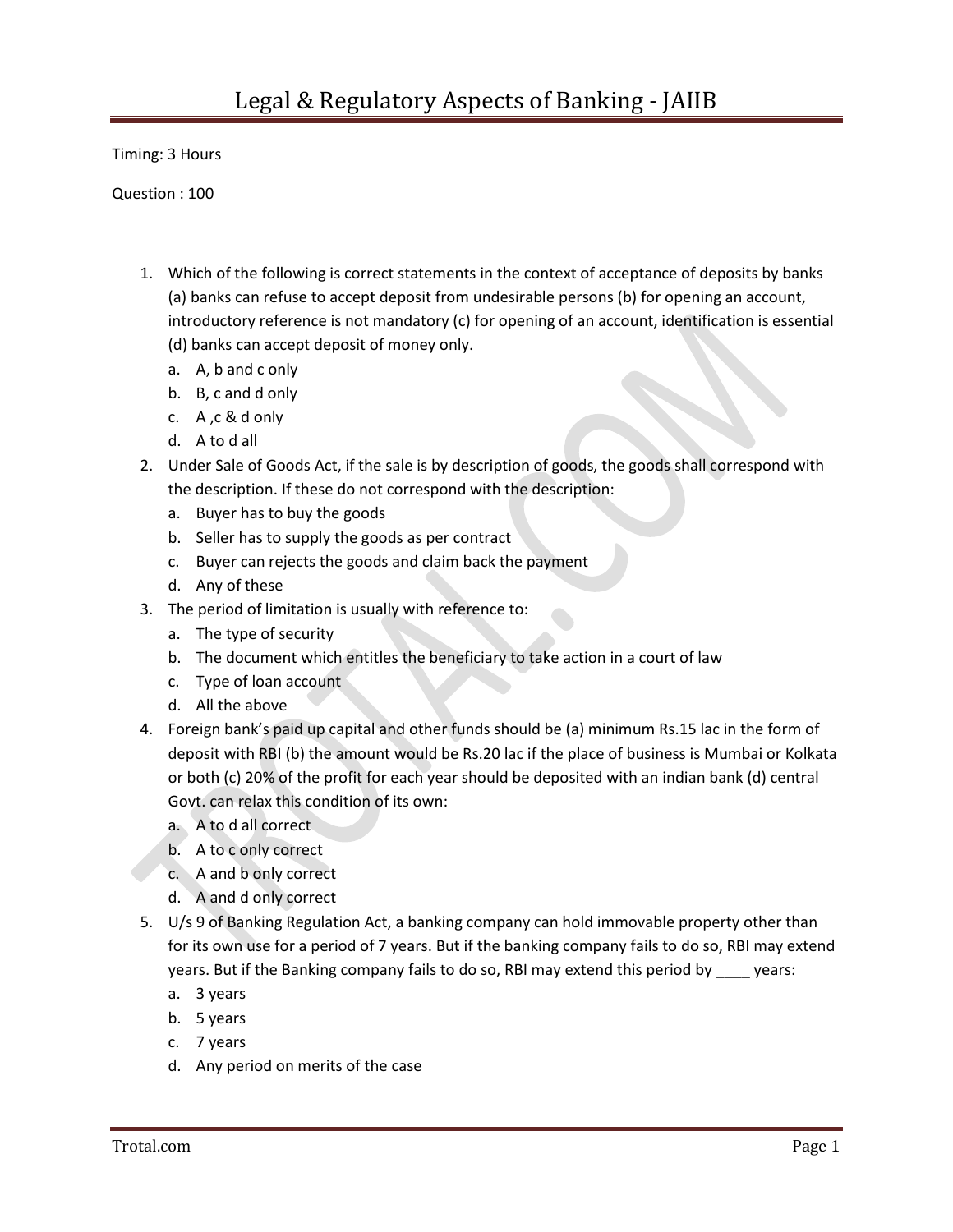- 6. RBI can issue direction to banks u/s 21 and u/s 35A of Banking Regulation Act for (a) Sec 21 in public interest (b) Sec 35A in public interest (c) Sec 21 relating to loans (d) Sec 35A relating to loans. Which of these is correct:
	- a. A and b only
	- b. A and c only
	- c. B and c only
	- d. None of the above
- 7. Out of the under noted statements, which is not correct:
	- a. Licence from RBI is essential to open a bank- Sec 22 B R Act
	- b. Every banking company has to use the word bank as part of its name
	- c. No company other than a banking company can use the word bank or banker as part of its name
	- d. A firm, group of individuals can use the words banking company as part of their name or for the purpose of business, by giving a public notice
- 8. The date of documents of a loan is January 25, 2006. The prescribed limitation period is three years. The suit can be field latest by:
	- a. January 25, 2009
	- b. January 24, 2009
	- c. January 26, 2009
	- d. January 27, 2009
- 9. The objective of enacting Banking Regulation Act was to:
	- a. Regulate banking companies
	- b. Creation of banking system
	- c. Regulating acceptance of deposits from public
	- d. All the above
- 10. As per Sale of Goods Act, the unpaid seller of goods in possession of the goods, is entitled to retain the possession of the goods until payment of the price is made, in the following cases:
	- a. If the goods have been sold without any stipulation as to credit
	- b. If the goods have been sold on credit, but the term of credit has expired
	- c. If the buyer becomes insolvent
	- d. Any of the above
- 11. Who can suspend the operation of banking company and on whose recommendations:
	- a. RBI, on the recommendations
	- b. RBI, on its own
	- c. Central govt. on its own
	- d. Central Govt. on recommendations of RBI
- 12. For specific performance of a contract, what is the limitation period:
	- a. 1 years
	- b. 2 years
	- c. 3 years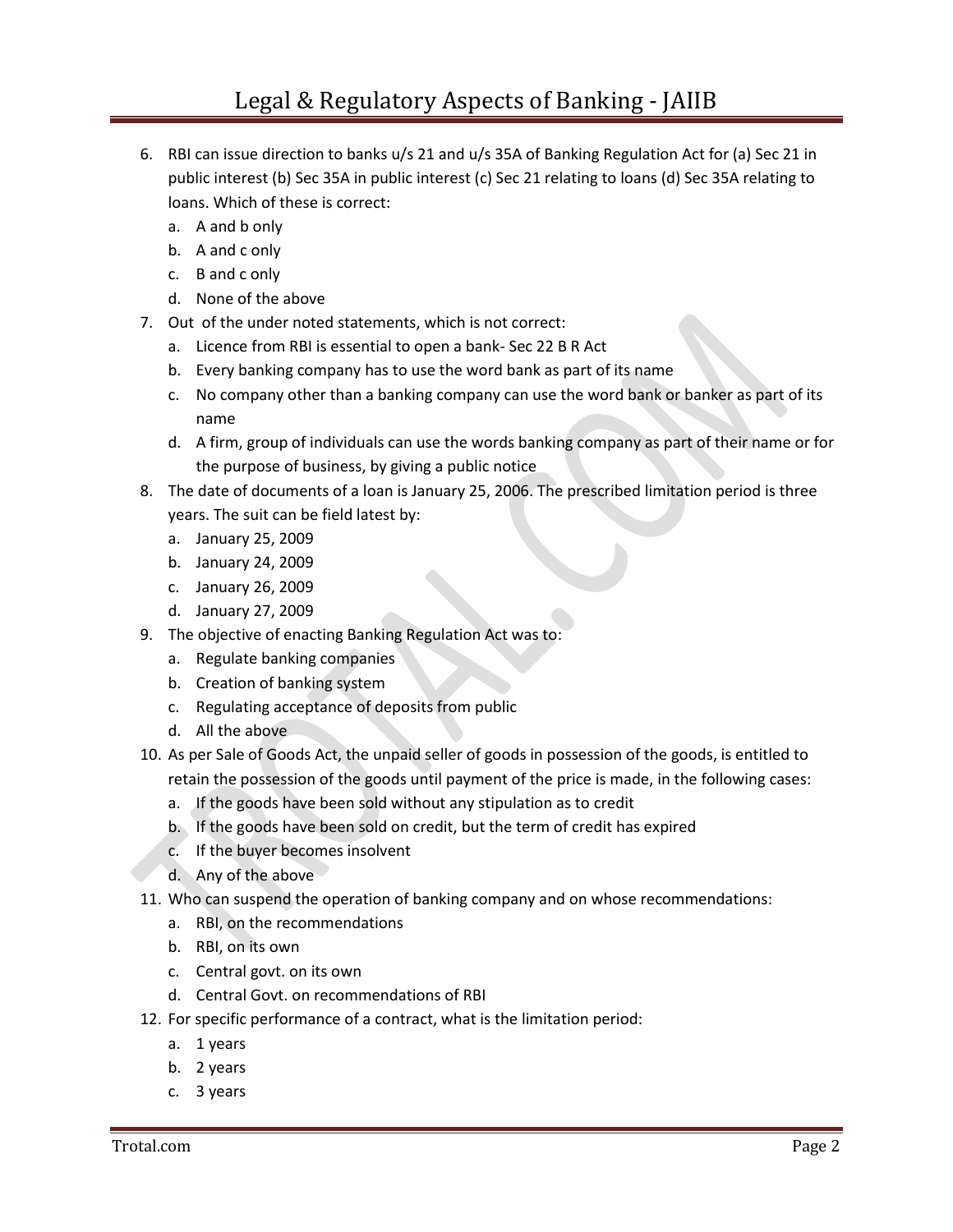- d. 12 years
- 13. Which of the following statements is correct:
	- a. Public sector banks have been created under a special statute
	- b. Banking companies are registered under B R Act
	- c. Subsidiaries of state bank are companies registered under Companies Act
	- d. Accepting deposits for safe custody falls under the definition of banking
- 14. In which of the following situations, the limitation period is not three years:
	- a. Money payable for money lent
	- b. On a promissory note
	- c. On a mortgage
	- d. On arrears of rent
- 15. Trading in shares of a bank at National Stock Exchange, is regulated by:
	- a. Company law Board
	- b. Security Exchange Board of India
	- c. Controller of Capital Issue
	- d. All the above
- 16. In which of the following cases, the limitation period shall not get extended:
	- a. Borrower's agent deposited cash in the account within limitation period
	- b. Borrower acknowledged the liability in its balance sheet within the limitation period
	- c. Borrower acknowledged the liability by signing a letter after the limitation period
	- d. In all the above cases
- 17. Section 12 of Banking Regulation Act stipulates that the subscribed capital of a bank cannot be less than \_\_\_ % of its authorized capital and paid up capital cannot be less than \_\_\_\_\_ % of the subscribed capital
	- a. 10%,50%
	- b. 25%,25%
	- c. 50%,50%
	- d. 50%,10%
- 18. When RBI decides to refuse to grant license for banking business, (a) the refusal should be based on relevant and material matters (b) the refusal should be based on germane considerations (c) the refusal cannot be assailed (d) courts can intervene in such decision in al situations:
	- a. Only a and b is correct
	- b. Only b and c is correct
	- c. Only c is correct
	- d. Only d is not correct
- 19. As per provisions of Income Tax Act 1961, the taxation of Income of an assesse is on the basis of (while is not correct)
	- a. His place of source of Income
	- b. His residence
	- c. Jurisdiction of the income tax authority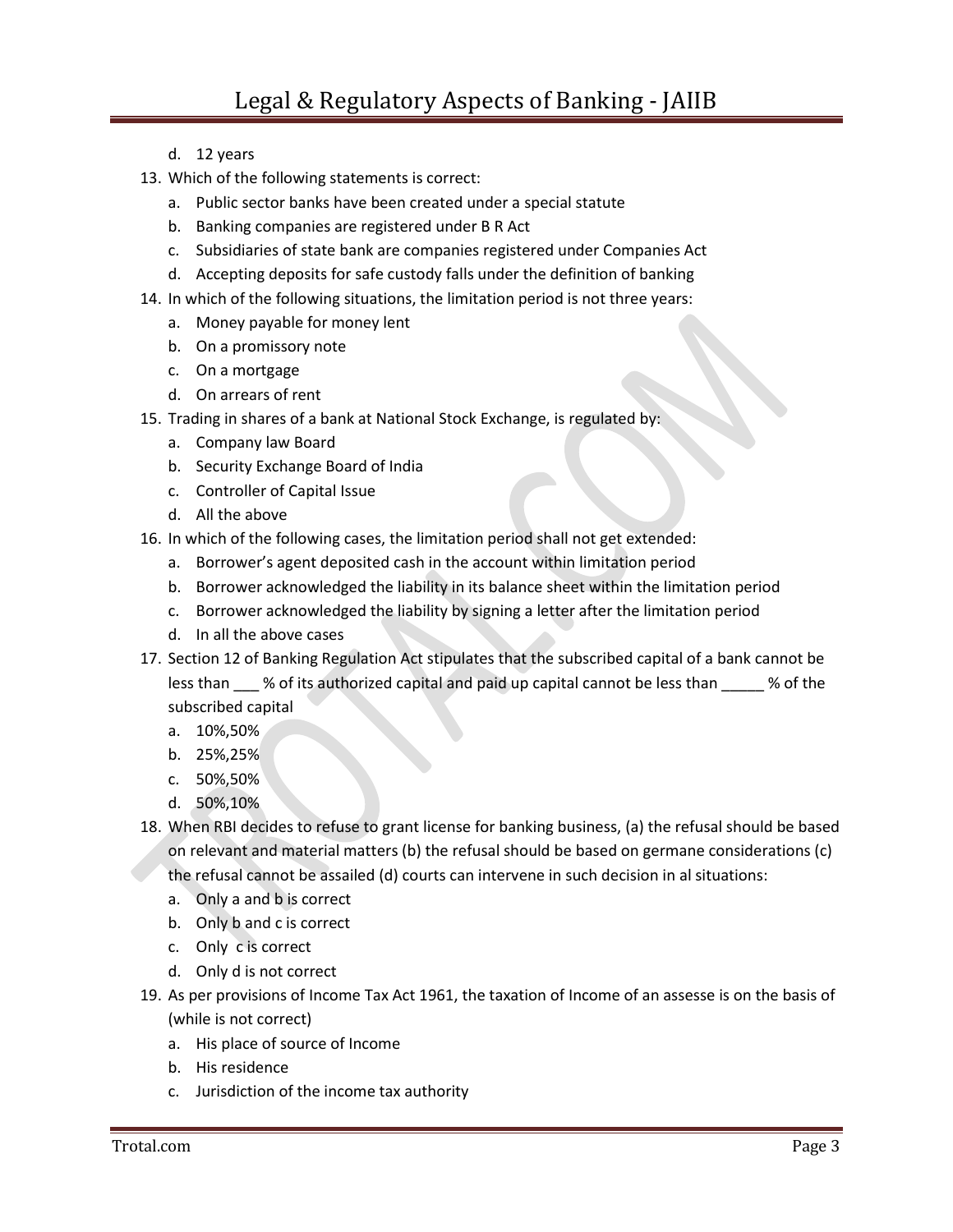- d. None of the above
- 20. The income od person called, assesse is taxed on the basis of:
	- a. Calendar year
	- b. Assessment year
	- c. Financial year
	- d. Any of the above, at the choice of the assesse
- 21. RBI can appoint a new director in a banking company in place of another director. The person so appointed shall continue to be in office:
	- a. For 3 years
	- b. Till the date up to which his predecessor would have held office
	- c. Till the date up to which RBI issues another order
	- d. Till the date, the Board re –appoints him
- 22. Returns relating to shareholding of the Chairman, Mg. Director of Chief Executive Officer of every banking companies are to be sent to (a) RBI (b) SEBI (c) Register of Companies
	- a. A, b and c all
	- b. B and c only
	- c. A and b only
	- d. Not b and c
- 23. X purchases a hot water bottle from Z, the retailer. On request of X,Z confirms that the bottle is meant to hold hot water. X is injured when hot water is put in the bottle is burst. Under Sale of Goods Act, this is a
	- a. Breach of condition
	- b. Breach of warranty
	- c. Breach of an implied
	- d. Breach of implied warranty
- 24. If a bank fails to maintain CRR as per Section 42 (1) of RBI (a) RBI can charge penal interest of 3% OBR for the first fortnight (b) 5% OBR for the next fortnight (c) if the shortfall persist for  $3^{rd}$ fortnight also every director, manager or secretary of the bank is punishable with fine (d) RBI can impose penalty for non-maintenance or non-reporting which is required to be paid within 30 days from date of demand:
	- a. A to d all correct
	- b. A, b and c correct
	- c. A, b and d correct
	- d. A , c and d correct
- 25. Which of the following provisions of B R Act do not match:
	- a. License for opening of branch-Sec 23
	- b. Payment if dividend-Sec 15
	- c. Paid up capital and reserves- Sec 12
	- d. Investment in shares of companies –Sec 19(2)
- 26. Banks are required to make deduction of tax at source but before they should have/ obtain: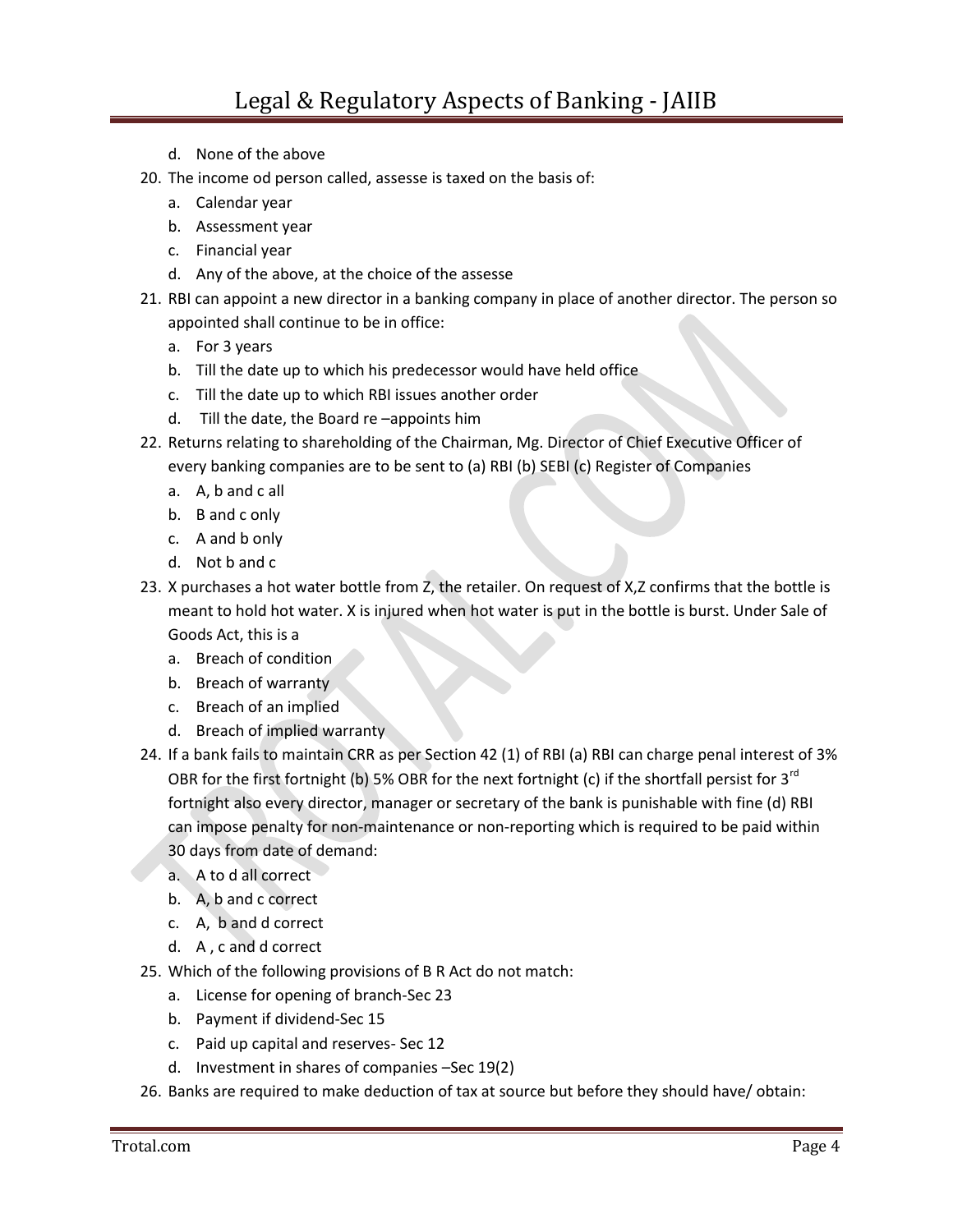- a. Permanent account number(PAN)
- b. Tax deduction account number(TAN)
- c. Tax identification number
- d. All the above
- 27. Which of the following is not correct:
	- a. Section 21 of Banking Regulation Act authorizes RBI to issue guidelines on credit by banks
	- b. Section 35-A of B R Act authorizes RBI to issue directives to banks in public interest
	- c. Section 26 of B R Act stipulates submission of loan related statements by bank to RBI
	- d. None of the above
- 28. A borrower has an immovable property and he is not repaying the loan. Bank wants to recover the loan by sale of this property:
	- a. Bank can sell the property without filing suit, after taking possession, under provisions of SARFAESI Act.
	- b. Bank can sell the property without filing suit, after taking possession, under provisions of SARFAESI Act if the property is mortgaged to the bank.
	- c. Banks can sell the property without filing suit, after taking possession, under provisions of Transfer to property Act
	- d. Banks can sell the property without filing suit, after taking possession, under provisions of Indian Contract Act
- 29. Board for Financial Supervision Of RBI is (a) committee established under RBI (BFS) Regulations (b) has jurisdiction over the banking companies, nationalized banks and State banks (c) is established with a view to supervise and inspect banks (d) Board holds meeting every month).
	- a. A to d are correct
	- b. A, b and c are correct
	- c. B, c and d are correct
	- d. A, c and d are correct
- 30. Service tax is to be deposited by banks within: (which one is more appropriate)
	- a. 5 days of close of the month
	- b. 7 days of close of the month
	- c. 5 days of close of the month in case of electronic deposit and 6 days in case of manual deposit
	- d. 6 days of close of the month in case of electronic deposit and 5 days in case of manual deposit
- 31. Which of the following does not match in the context of nomination provisions:
	- a. Nomination in locker-Section 45 ZE to ZF
	- b. Nomination in case of joint safe deposit of articles only one nomination is allowed
	- c. Nomination in deposit insolvent or minor can be nominee
	- d. Nomination in non-resident accounts Permitted
- 32. RBI can cancel the registration of a Securitization Company, without giving opportunity to such company in certain circumstances. Which one is wrong answer: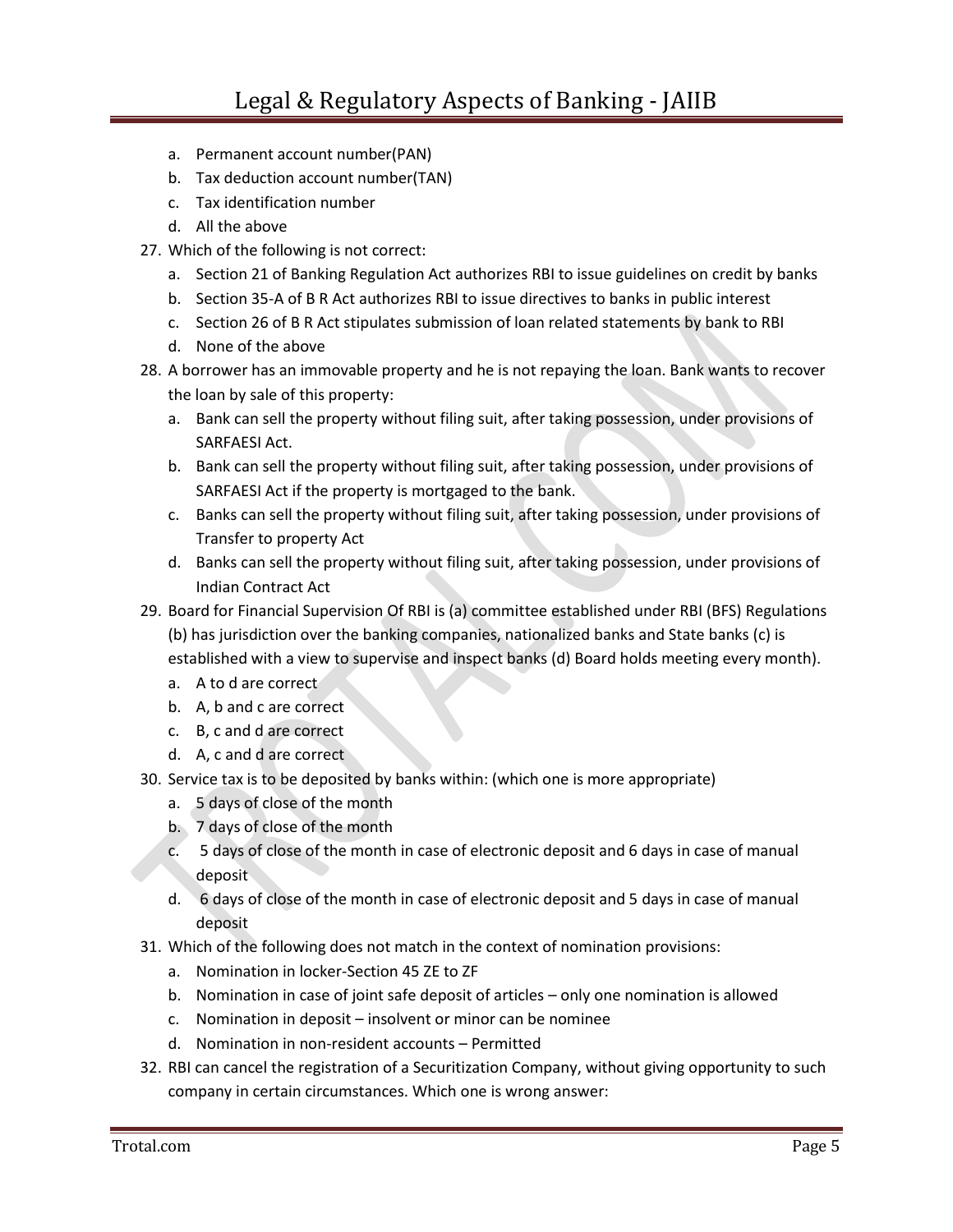- a. Company ceases to carry on business of securitization
- b. Company ceases to hold any investment from qualified institutional buyers
- c. Fails to comply with direction of RBI
- d. Cancellation without giving opportunity cannot be done, as it is illegal.
- 33. Cenvat credit can be availed of in respect of tax paid on:
	- a. Certain specified services
	- b. Certain specified input services
	- c. All input services
	- d. All services
- 34. Under the Banking Ombudsman scheme of RBI, the Ombudsman follows the procedure laid in the read with provision of :
	- a. Banking Regulation Act
	- b. Arbitration and Conciliation Act
	- c. RBI Act
	- d. All the above
- 35. If the provision of Transfer of Property Act and SARFAESI Act relating to an immovable property are different:
	- a. Provisions of Transfer of Property Act would prevail
	- b. Provisions of SARFAESI Act would prevail
	- c. Provisions of Transfer of Property Act or SARFAESI Act would prevail at the discretion of the creditor
	- d. Provisions of Transfer of Property Act or SARFAESI Act would prevail at the discretion of the debtor
- 36. Which of the following statements is not correct in relation to a Securitization Company under SARFAESI Act:
	- a. It is a company registered with Registrar of Companies
	- b. It requires registration with Reserve bank for conducting securitization business
	- c. It can set up separate trusts, for separate securitization transactions
	- d. None of the above
- 37. A normal Lok Adalt (other than organized by DRT) can entertain disputes involving:
	- a. Up to Rs.20 lac
	- b. Up to Rs.15 lac
	- c. Up to Rs.10 lac
	- d. Up to Rs.5 lac
- 38. Lok Adalt is organized by:
	- a. State authority or district authority
	- b. Supreme Court legal services committee
	- c. High Court legal services committee
	- d. Any of the above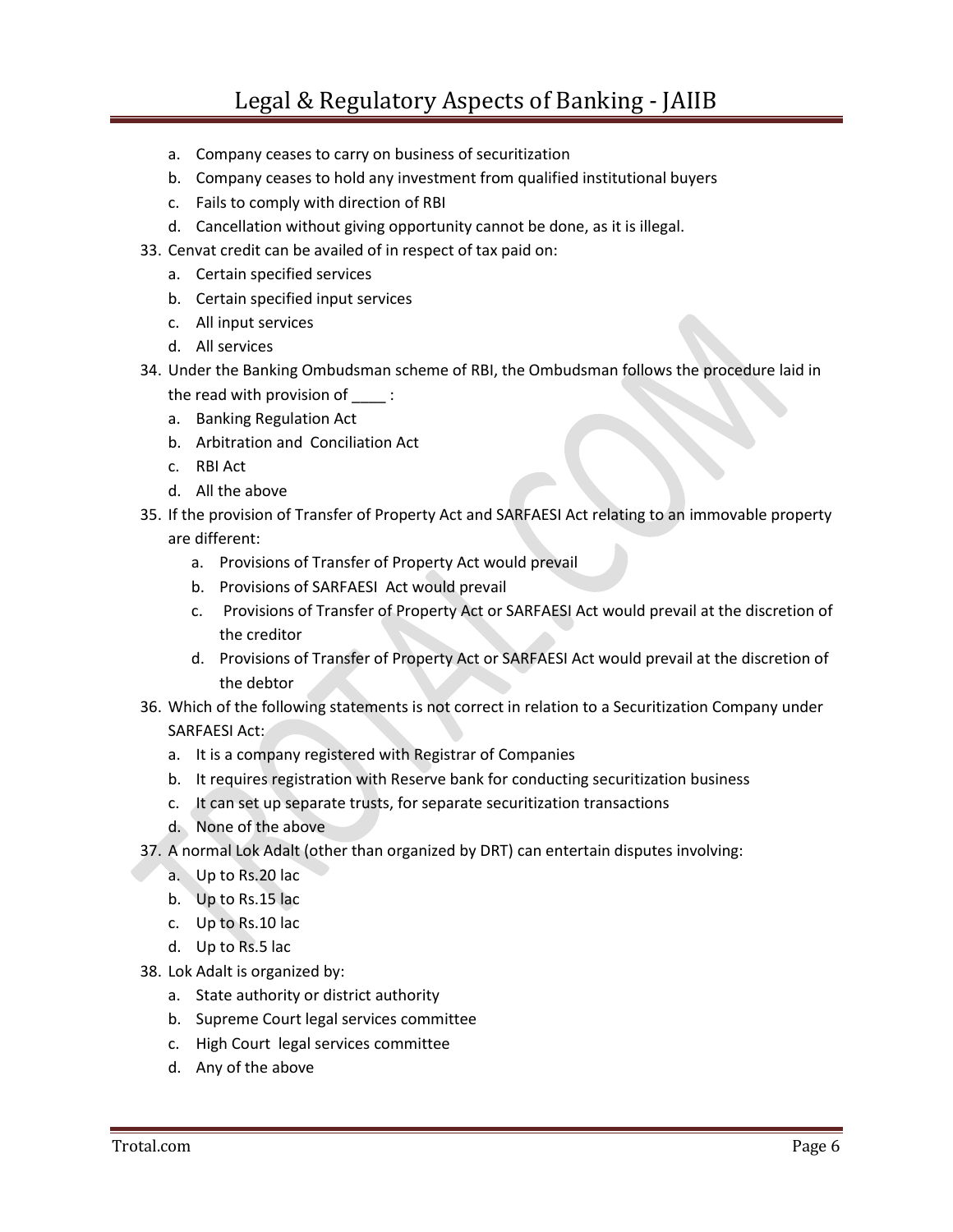- 39. To ensure that the banks are maintaining SLR, RBI calls for a monthly return from banks, which is to be submitted by banks within\_\_\_\_ of close of the month:
	- a. 7 days
	- b. 10 days
	- c. 15 days
	- d. 20 days
- 40. When a securitization company issues a security receipt that is purchased by qualified institutional buyers:
	- a. It requires registration with Registrar of Companies
	- b. It requires registration with Central Registry
	- c. It requires registration with Registrar of Assurances
	- d. It does not require any registration
- 41. If a case is referred to Lok Adalt and there is no settlement of the case:
	- a. The case shall be dismissed
	- b. The case shall be decided in due course of time
	- c. The case shall be remitted back to the court that referred the matter to Lok Adalt
	- d. Any of the above, at discretion of the Lok Adalt
- 42. Section 43A of Banking Regulation Act deals with:
	- a. Notification of rules for preservation of records
	- b. Rules governing nomination
	- c. Voluntary winding up of a banking company
	- d. Preferential payments on liquidation of a bank
- 43. The additional directors in a company appointed by the Board of Directors by passing a resolution, can remain in office:
	- a. As per the term fixed in their appointment by the board
	- b. Up to the date of next annual general meeting
	- c. Maximum for one year
	- d. Maximum for 6 months
- 44. A transaction that results in change in asset or liability position outside India of a person resident in India or position in India of a person resident abroad is called:
	- a. Current account transaction
	- b. Balance of payment
	- c. Capital account transaction
	- d. Trade balance
- 45. Disputes arising in cases under SARFAESI Act, can be referred to which of the following:
	- a. Lok Adalt
	- b. Distt. Courts and High Courts
	- c. DRT and DRAT
	- d. Any of the above
- 46. Which of the following is not a current account transaction: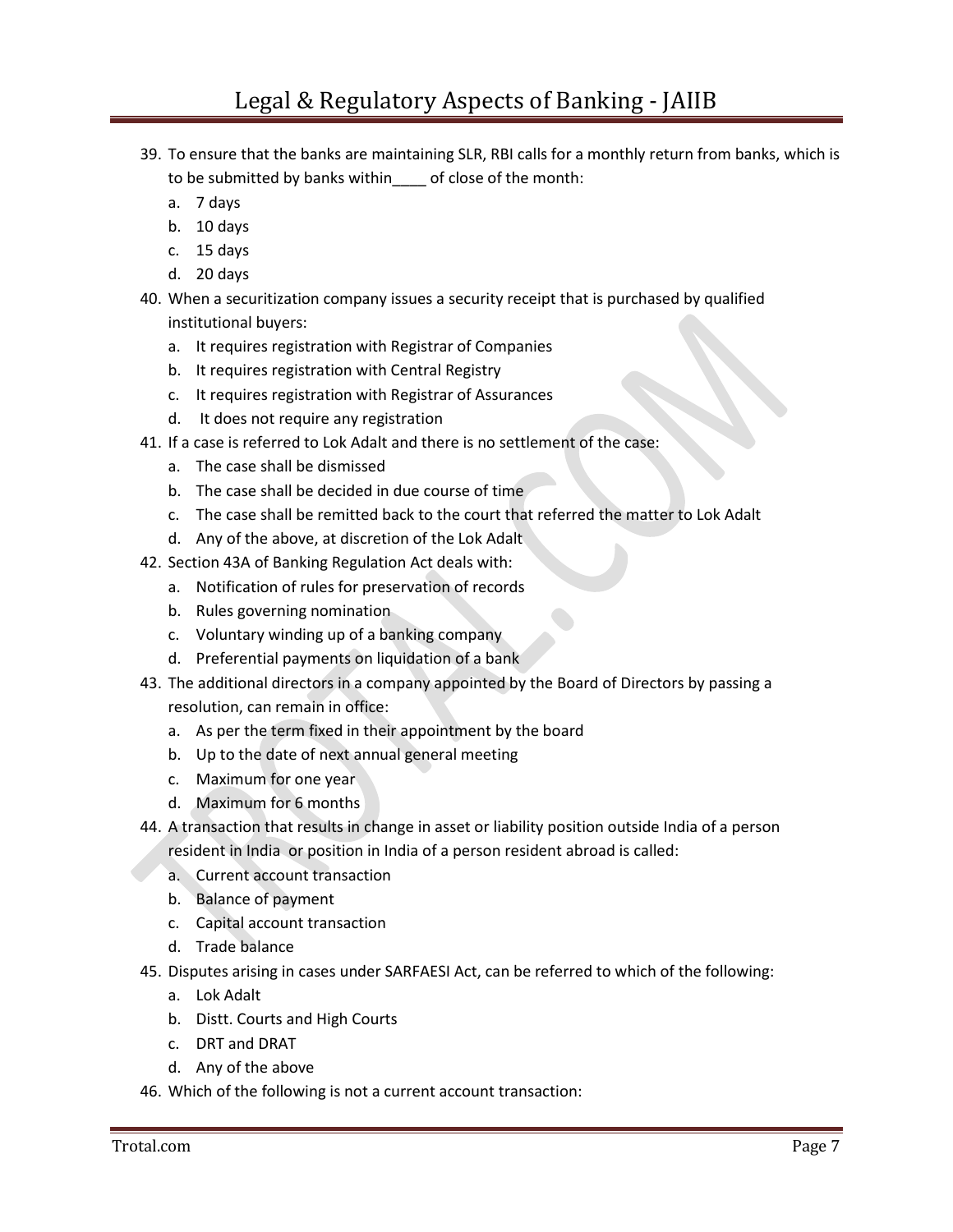- a. a transaction which is not a current account transaction:
- b. export and import of goods account services
- c. expenses incurred in connection with travel abroad
- d. none of the above
- 47. Popular Bank makes payment to Y, of a bearer crossed cheque across the counter. The cheque is drawn favour of X. In this case:
	- a. Bank is liable to the drawer for a wrongful payment
	- b. Being a bearer cheque, bank can make cash payment o any one
	- c. Bank is liable to X, the true owner
	- d. Bank is liable both to the drawer and the true owner
- 48. Under FEMA 1999, if a question of law is involved, the appeal can be made to:
	- a. Director-Appeals
	- b. Appellate Tribunal
	- c. High court
	- d. Any of the above
- 49. The security interest created under SARFAESI Act requires to be satisfied on payment of full amount. The reporting is required to be done:
	- a. By the securitization company within 30 days of the payment in full
	- b. By the reconstruction company within 30 days of the payment in full
	- c. By the secured creditor within 30 days of the payment in full
	- d. Any of the above, as the case may be
- 50. If there is a contravention of provisions of FEMA 1999 by a person and the amount is quantifiable penalty can be lived:
	- a. Up to Rs.2 lac
	- b. Up to amount involved in such contravention
	- c. Up to two times of mount involved in such contravention
	- d. Up to thrice the amount involved in such contravention
- 51. X the director of XYZ Limited has been sanctioned a loan of Rs.10 lac by XYZ Limited. It requires approval of:
	- a. Reserve bank
	- b. SEBI
	- c. Central Govt.
	- d. Registrar of Companies
- 52. Under FEMA 1991, the contravention can be investigated by:
	- a. Director of enforcement only
	- b. Deputy director of enforcement only
	- c. Assistant director of enforcement only
	- d. Any of the above
- 53. Z handed over a blank cheque to Mr. X for payment against certain goods purchased by Z. The value of goods was to be ascertained later and amount was to be filled accordingly. X however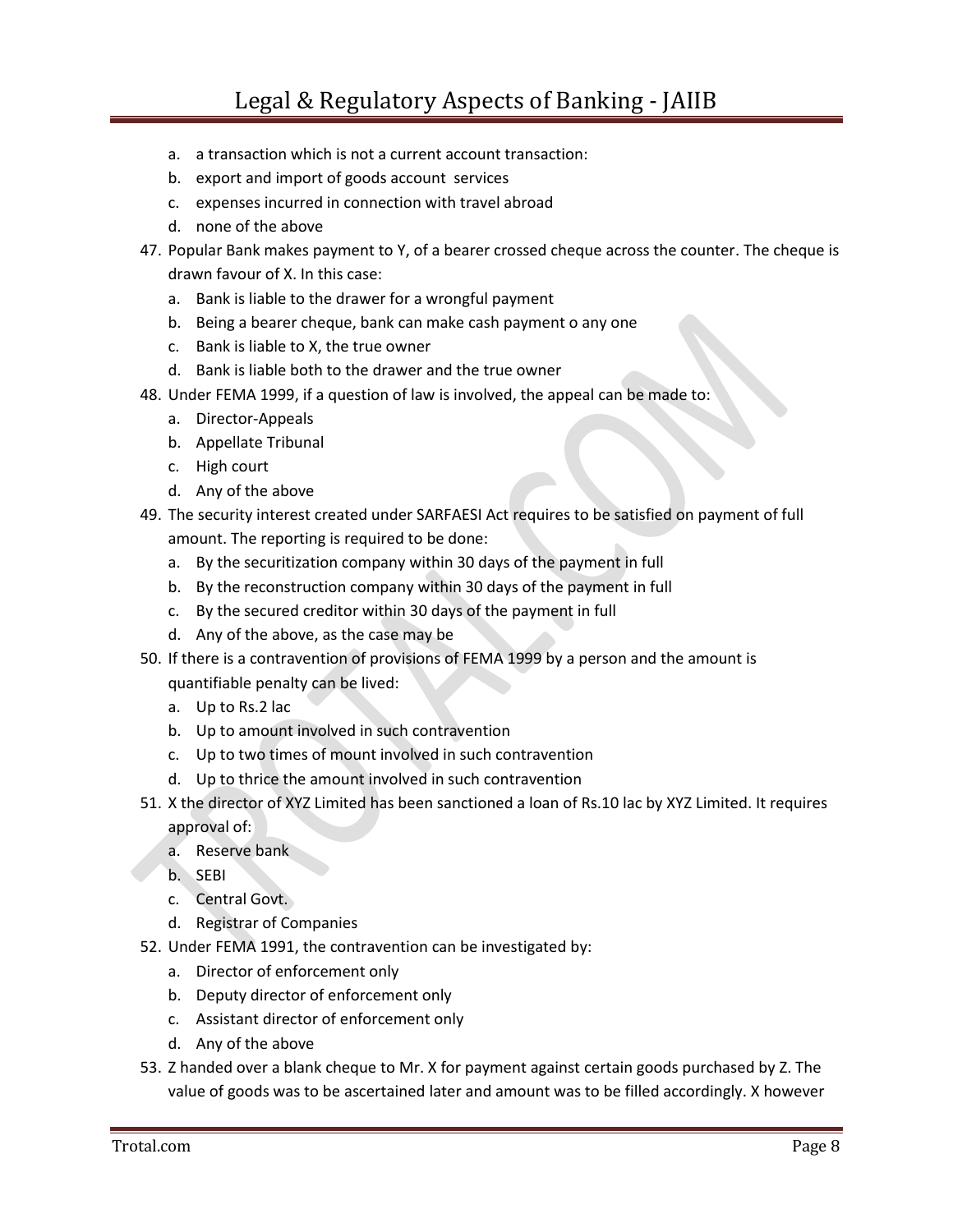filled a much higher amount than the value of goods. Bank accordingly mae the payment and Z claimed damages from the bank for wrong payment of a higher amount:

- a. Z is not liable for this payment, which bank should restore
- b. Bank is liable for this payment as the cheque was issued originally as a blank cheque
- c. Bank is not liable for payment as at at the time of payment of the cheque, the cheque was complete
- d. Bank is liable for a cheque where visibly it is completed through two handwritings.
- 54. For obtaining a certificate of commencement of business, a public limited company requires to file, which of the following documents with Registrar of Companies:
	- a. A prospectus
	- b. A statement in lieu of a prospectus
	- c. Declaration of statutory compliances
	- d. Any of a or b in addition to c
- 55. As per FEMA 1999, an officer or branch or an agency in India that is owned and controlled by a person resident outside India, falls under the category of:
	- a. Non-resident persons
	- b. Persons resident in India
	- c. Foreigner
	- d. Foreign company
- 56. Which of the following does not match its explanation:
- a. Clean bills- where the bill is not supported by any document of title to goods
- b. Supply bills- where the bill is drawn on the basis of transaction with the Govt. or govt. undertaking
- c. Accommodation bill- a bill which is drawn without any consideration or without any sale or purchase of goods
- d. Foreign bill- a bill which is drawn in India and payable abroad by a resident In India.
- 57. When foreign exchange is brought to India and sold to an authorized person, as per FEMA 1999, it is called:
	- a. Repatriation
	- b. Repatriation from India
	- c. Repatriation to India
	- d. expatriation
- 58. which of the following group can be a partner in a Limited Liability partnership:
	- a. resident individual, minor , a company
	- b. resident individual, an LLP , a company
	- c. resident individual, an LLP , an HUF
	- d. any individual person, an LLP, a company
- 59. A pledge is bailment of goods to secure a loan. The goods are delivered by the owner to the creditor. These parties as per Section 172 of Indian Contract Act are called: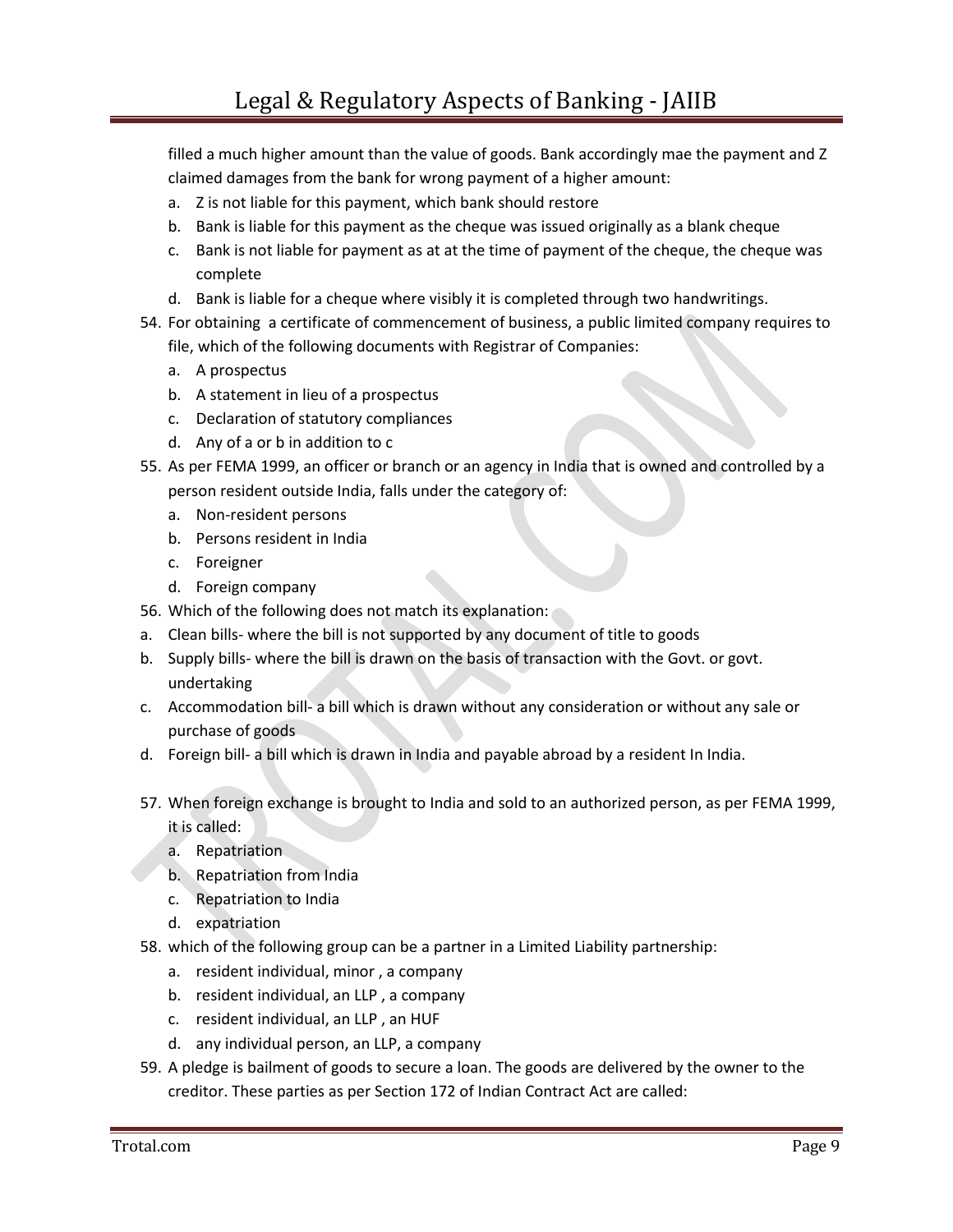- a. Bailor and bailee
- b. Bailee and bailor
- c. Pledger and pledgee
- d. Pawner and pawnee
- 60. Right to information available to Indian citizen under RTI Act 2005 does not include the following right:
	- a. Inspection of documents of records
	- b. Taking notes of documents
	- c. Taking certified samples of the material
	- d. None of the above
- 61. The Board of Directors of a company cannot pass a valid resolution unless it is passed in a meeting in respect of which of the following:
	- a. Issues of debentures
	- b. Invest the funds of the company
	- c. Borrow or lend money
	- d. None of the above
- 62. Under RTI Act 2005 the information can be obtained by:
	- a. Any person in India including artificial persons
	- b. Companies, firms, corporations etc.
	- c. Indian citizens
	- d. All the above
- 63. In a limited liability partnership, the rights and obligations of the partners are as per:
	- a. Certificate of incorporation
	- b. Schedule II to the LLP Act
	- c. Agreement between partners Act
	- d. Agreement between partners and if there is no such agreement as per schedule I to the LLP Act
- 64. A trust is governed by (a) Trust Act 1882, if it is a private trust (b) Public Trust Act, if it is a public trust (c) Wakf Act if it a Muslim trust (d) trustee of a Muslim Trust is called Mutawali:
	- a. A to d are correct
	- b. A, b and c are correct
	- c. A, c and d are correct
	- d. B, c and d are correct
- 65. In pledge the possession of goods is with the creditor (pawnee) which can be (a) actual where the goods are actually in possession with the creditor (b) symbolic – where thr pawnor hands over the control of the goods to the pawnee without actual delivery (c) trust receipt – where the goods are released to the pawnor without payment, by the pawnee on the basis of an undertaking:
	- a. A and c only are correct
	- b. b and c only are correct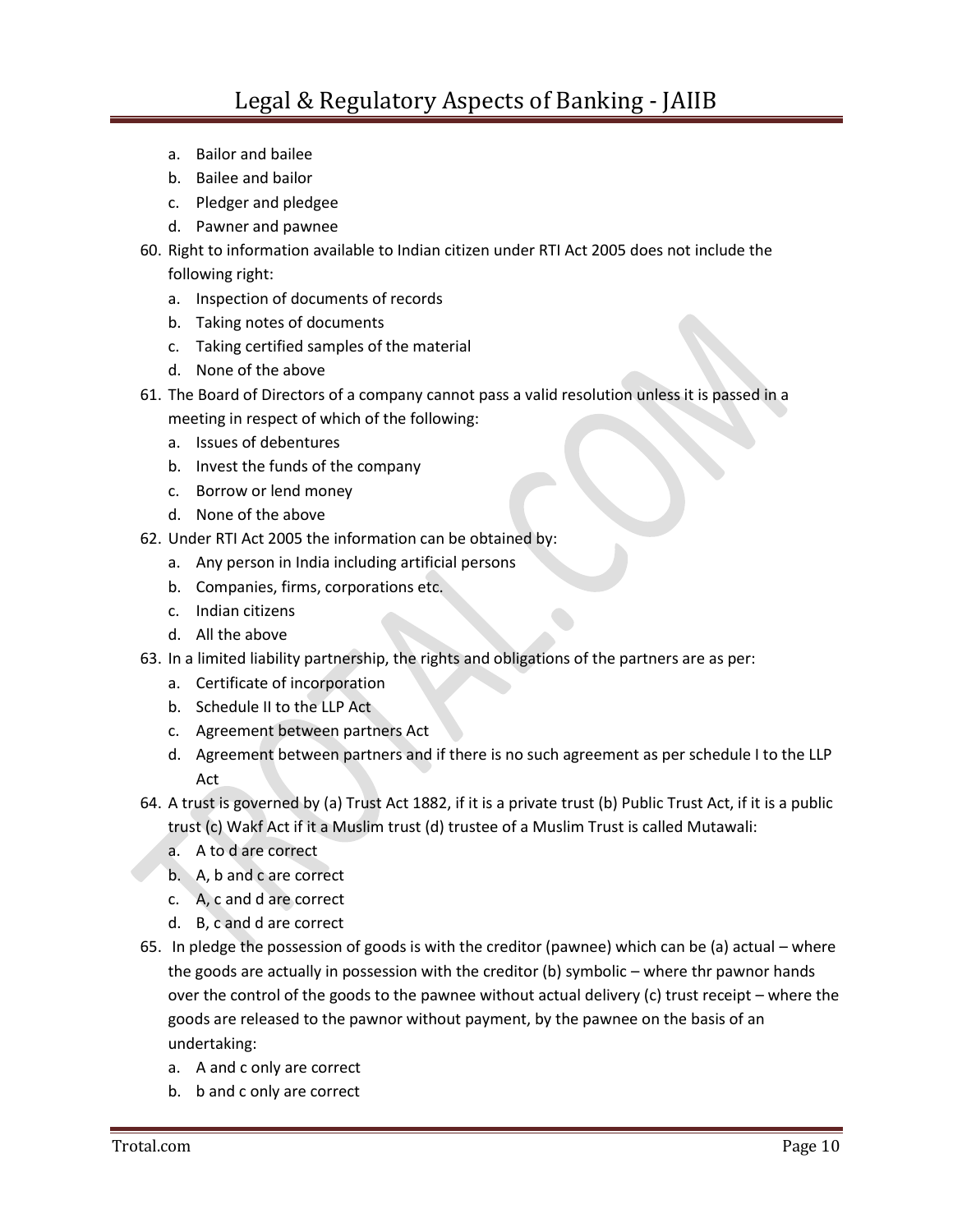- c. A and c only are correct
- d. A to c all are correct
- 66. If information does not relate his organization, the Central Assistant public information officer
	- has to forward the request for information to the concerned public authority with in:
	- a. 5 days
	- b. One week]
	- c. 21 days
	- d. 30 days
- 67. Which of the following characteristics of a company is not true:
	- a. Liability of the shareholders is to the extent of a nominal value of the shares held by them
	- b. A company is a group of shareholders and is not different from them
	- c. Company is created through a legal process called incorporation which is completed by issue of Certificate of Incorporation by RoC.
	- d. A company, being legal person, has all the rights and obligation to sue or to be sured.
- 68. If a banking company fails to ensure compliance of obligations under Prevention of Money Laundering Act 2002, the director can impose a fine of:
	- a. Min Rs.1000 and maxRs.1 lac
	- b. Min Rs.5000 and maxRs.2 lac
	- c. Min Rs50000 and maxRs.5 lac
	- d. Min Rs.10000 and maxRs.10 lac
- 69. Which of the following is more appropriate difference between a deferred payment guarantee and a term loan:
	- a. Term loan is sanctioned for purchase of fixed assets and DPG for purchase of current assets
	- b. TL is a fund based loan and DPG is semi-fund based loan
	- c. In TL funds outlay is immediate but in DPG it is contingent.
	- d. In TL appraisal is more detailed compared to appraisal of DPG proposal
- 70. A company may be (a) public company (b) private company (c) company limited by shares (d) company limited by guarantee with or without share capital. Which of these is correct?
	- a. A, b and c only
	- b. A, c and d only
	- c. B, c and d only
	- d. A to d all
- 71. If a person commits offence under Prevention of Money Laundering Act 2002, he shall be liable for fine:
	- a. Up to Rs.10 lac
	- b. Up to Rs.5 lac
	- c. Up to Rs.2 lac
	- d. Up to Rs.1 lac
- 72. For opening account of a company, under prevention of Money laundering Act 2002, which of the following documents is not mandatory: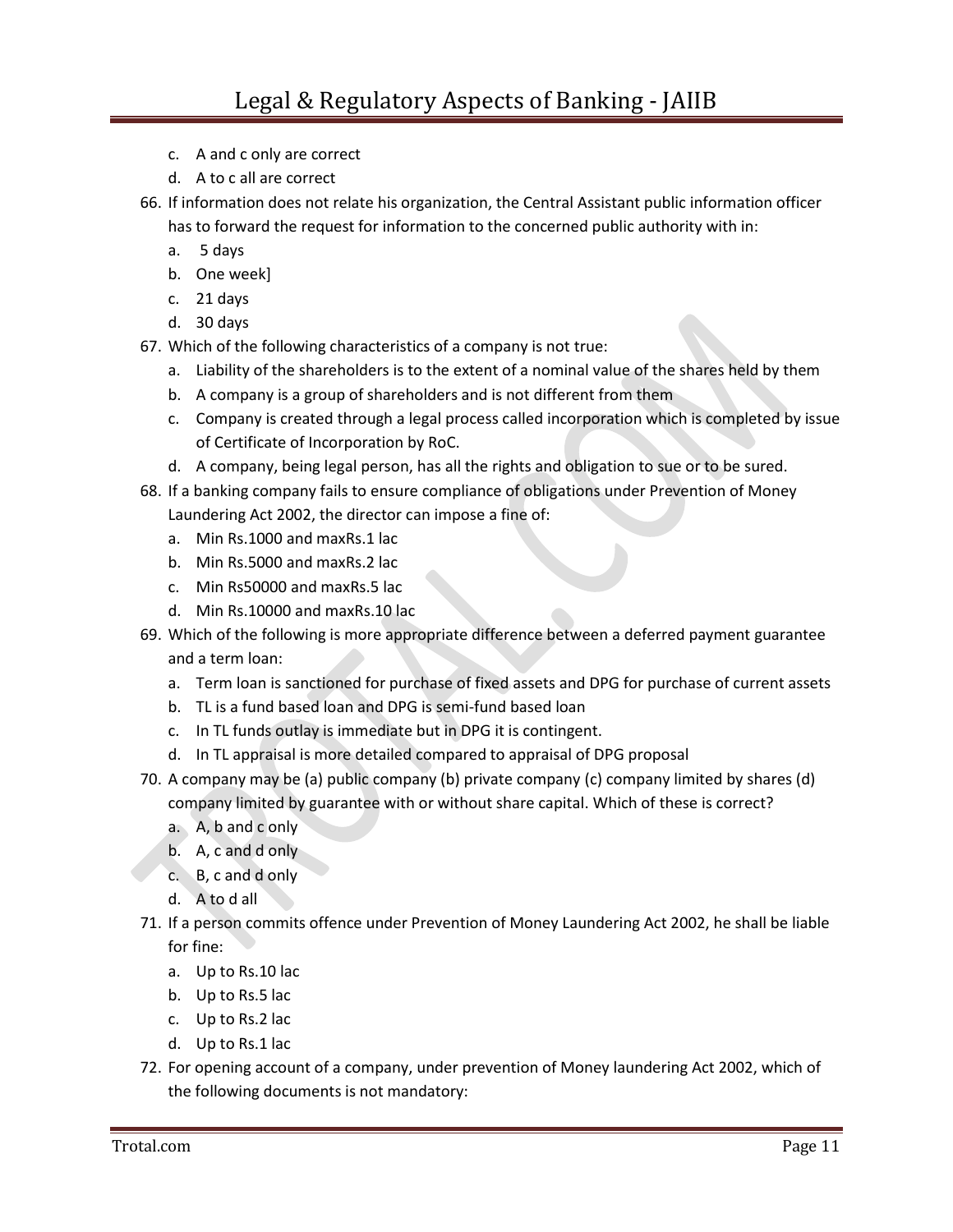- a. Officially valid document in respect of person to operate the account
- b. Certificate of Incorporation & Resolution from Board of Directors
- c. Memorandum of Association and Articles of Association
- d. None of the above
- 73. If a banking company is found to be not complying with requirement of prevention of Money laundering Act 2002, the Director can impose a fine of:
	- a. Rs.10000
	- b. Rs.20000
	- c. Minimum Rs.10000 and maximum Rs.1 lac
	- d. Minimum Rs.10000 and maximum Rs.5 lac
- 74. SARFAESI Act is applicable in case of (a) all securities (b) securities where security interest is created for repayment of the loans (c) all securities except agriculture land (d) all loans except agriculture loans.
	- a. A to d all correct
	- b. A, b and c correct
	- c. B and c correct
	- d. A, c and d are not correct
- 75. When the sellers sell the goods to govt. or public sector undertakings, the transaction is covered

through:

- a. Bills discounting
- b. Bills purchasing
- c. Supply bills
- d. Documentary bills
- 76. What is the function of the private key, out of the pair of keys used in an electronic signature:
	- a. To create an electronic signature
	- b. To verify an electronic signature
	- c. To create and verify an electronic signature
	- d. All the above
- 77. Director under Prevention of Money Laundering Act 2002 is appointed by:
	- a. Reserve bank of India
	- b. Financial Intelligence Unit-India
	- c. Govt. of India
	- d. Security and Exchange Board of India
- 78. Which of the following is authorized to prescribe records to be maintained by banks:
	- a. RBI only
	- b. SEBI only
	- c. RBI and Ministry Finance
	- d. RBI and SEBI
- 79. In case of a securitization company, when the financial asset is purchased : (which one is not true)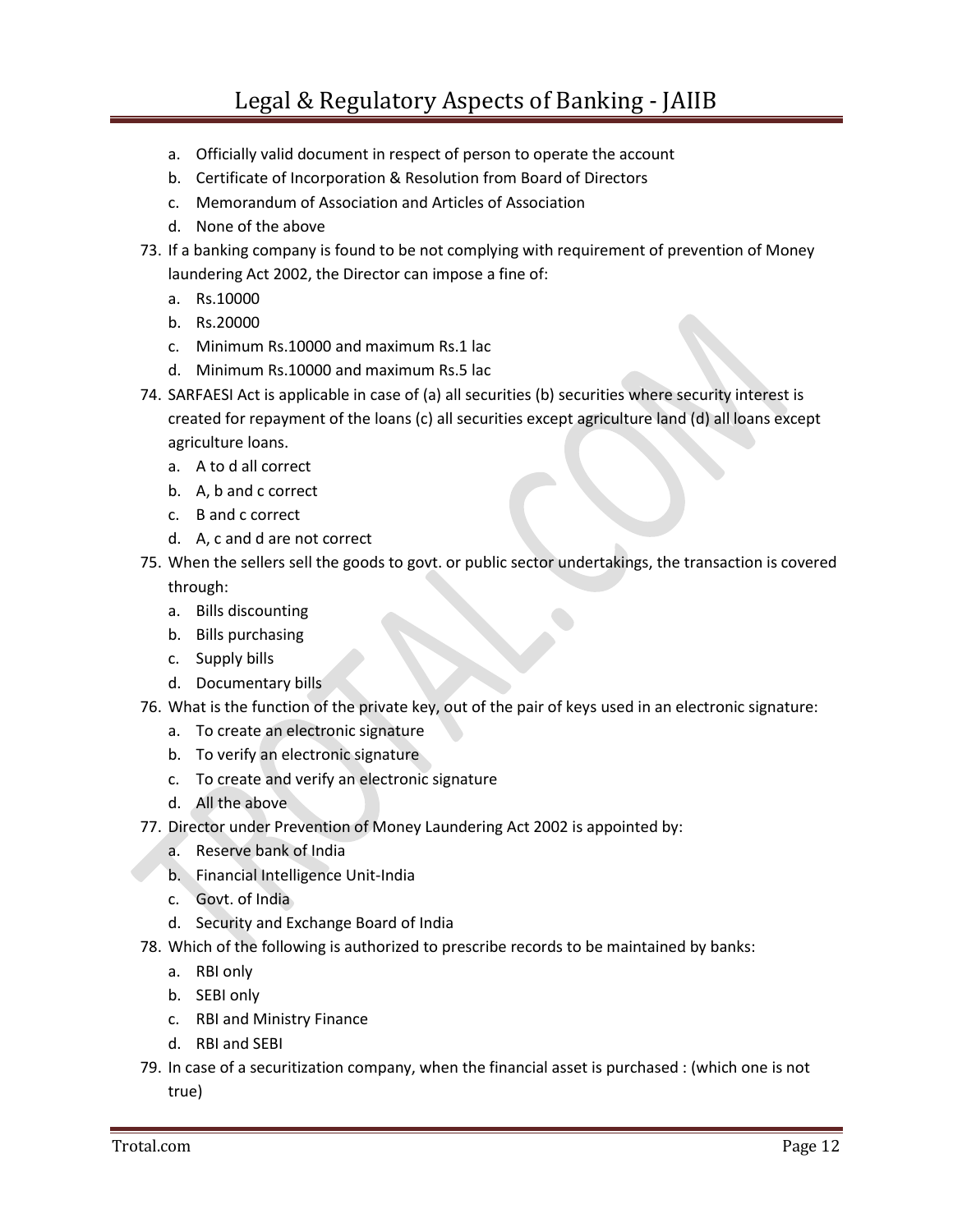- a. The company has to formulate a realization plan within 12 months.
- b. Account will be standard account during this plan period where after the it will be NPA after 90 days delinquency period
- c. Account will be sub- standard assets max for 12 months
- d. When the asset is acquired for reconstruction, there is limit of 10 years for such reconstruction
- 80. Under Right to Information Act, the information can be obtained in the form of:
	- a. Diskettes or floppies
	- b. Tapes and video cassettes or any other electronic mode
	- c. Printouts
	- d. Any of these
- 81. Which among the following is not correct regarding pecuniary (financial) jurisdiction of Debt Recovery Tribunals:
	- a. Under Recovery of Debt due to banks & Financial Institutions Act 1993 it begins from Rs.10 lac and above
	- b. Under SARFAESI Act it starts from above Rs.1 lac
	- c. Under Lok Adalt provisions it begins from Rs.10 lac
	- d. None of the above
- 82. If the service provider fails to comply with the order of a Distt. Forum under the Consumer Protection Act, punishment can be:
	- a. Fine up to Rs.10000 and Imprisonment up to 3 years
	- b. Fine up to Rs.10000 and Imprisonment up to 2 years
	- c. Fine up to Rs.5000 and Imprisonment up to 3 years
	- d. Fine up to Rs.1000 and Imprisonment up to 1 years
- 83. The expiry date for shipment in a letter of credit is mentioned as 'on and above' Dec 31,2007.
	- a. The LC is not valid
	- b. The date will be treated as 5 calendar days, before or after
	- c. The date will be treated as 7 calendar days, before or after
	- d. The date will be treated as 10 days, before or after
- 84. Under SARFAESI Act, the Central Register shall register the following types of transactions
	- (which is not correct):
	- a. Securitization of financial assets
	- b. reconstruction of financial assets
	- c. creation of security assets
	- d. Sale of financial assets
- 85. Under provisions of Right to Information Act, the person requesting for information has to pay prescribed fee, which can be in the form of (which one if not correct):
	- a. Cash against proper receipt
	- b. Cheque from the account of the information seeker
	- c. Demand draft or bankers' cheque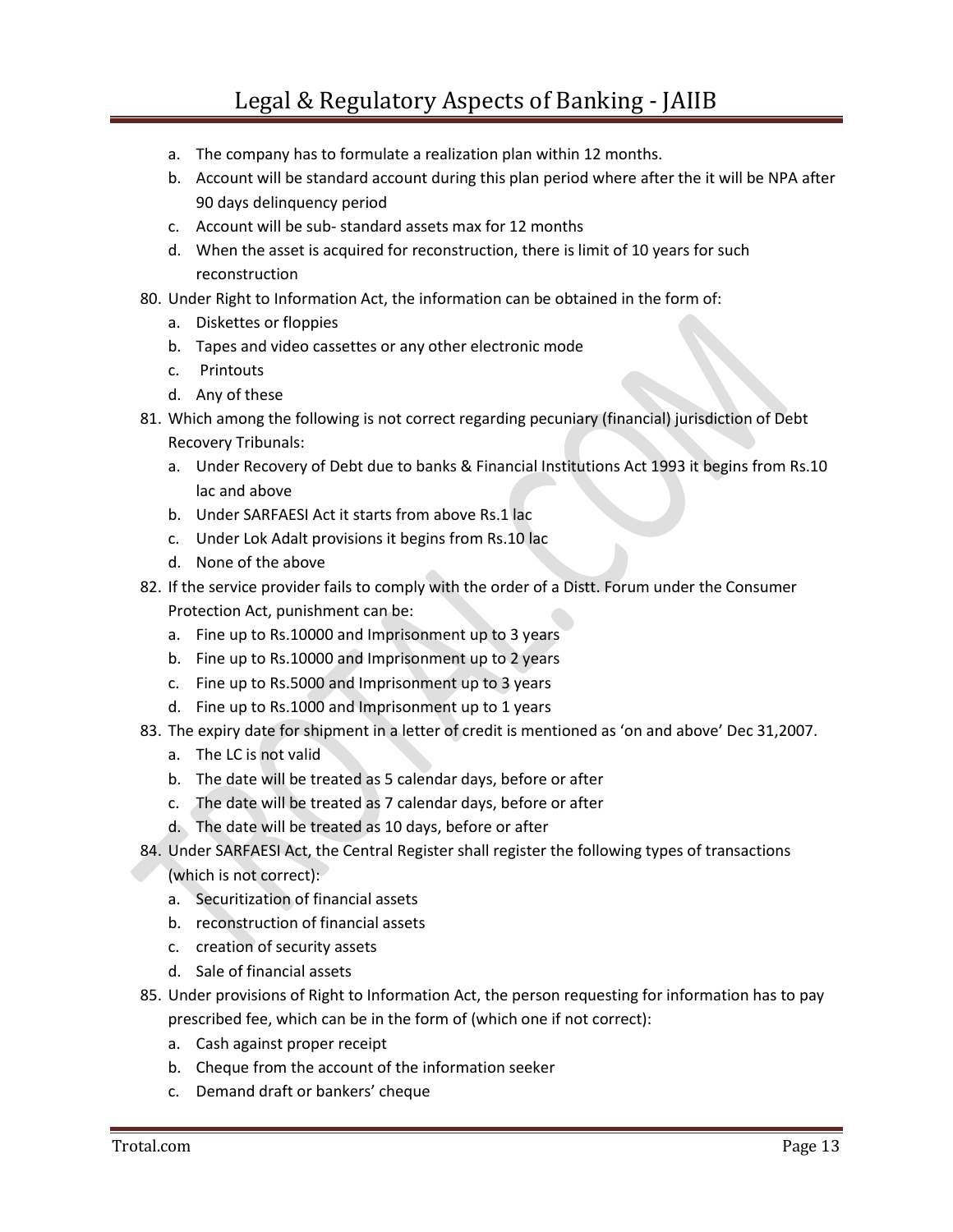- d. Indian postal order
- 86. The constitutional validity of Securitisation and Reconstruction of Financial Assets and Enforcement of Security Interest Act was questioned before the Supreme Court in which of the following cases:
	- a. Transcore vs Union of India
	- b. Mardia Chemicals vs Union of India
	- c. Mardurai Chemicals vs Union of India
	- d. Marshal Chemicals vs ICICI bank
- 87. Bank-B failed to file an appeal against DRT order to DRAT within the mandatory 45 days period. Which of the following remedy is available:
	- a. Bank has no option except to follows the decree passed by DRT
	- b. Bank can make a request to DRT to extend the period, which fit can consider
	- c. Bank can request DRAT explaining the circumstances and if satisfied DRAT may permit the bank
	- d. Bank can request High court which has the authority to permit the bank
- 88. In which of the following mortgages, the possession of the immovable property is delivered to the bank, by the mortgager:
	- a. Simple mortgage
	- b. equitable mortgage
	- c. English mortgage
	- d. None of these
- 89. As per information Technology Act 2000, the penalty for damage to computers, computer systems etc. has been fixed for damages up to \_\_\_\_ by way of compensation to affected person:
	- a. Rs.1 lac
	- b. Rs.10 lac
	- c. Rs.100 lac
	- d. Rs.1000 lac
- 90. The information Technology Act was introduced in India on the initiative of which of the following:
	- a. Reserve Bank
	- b. Information Technology Ministry
	- c. UN Commission on International Trade law
	- d. Parliament I India
- 91. Which of the following is not correct with regard to the pecuniary jurisdiction of the consumer courts:
	- a. Distt. Forum- claims up to Rs.20 lac
	- b. State Commission claims ofRs.20 lac and above less than Rs.100 lac
	- c. National Commission claims above Rs.100 lac
	- d. None of the above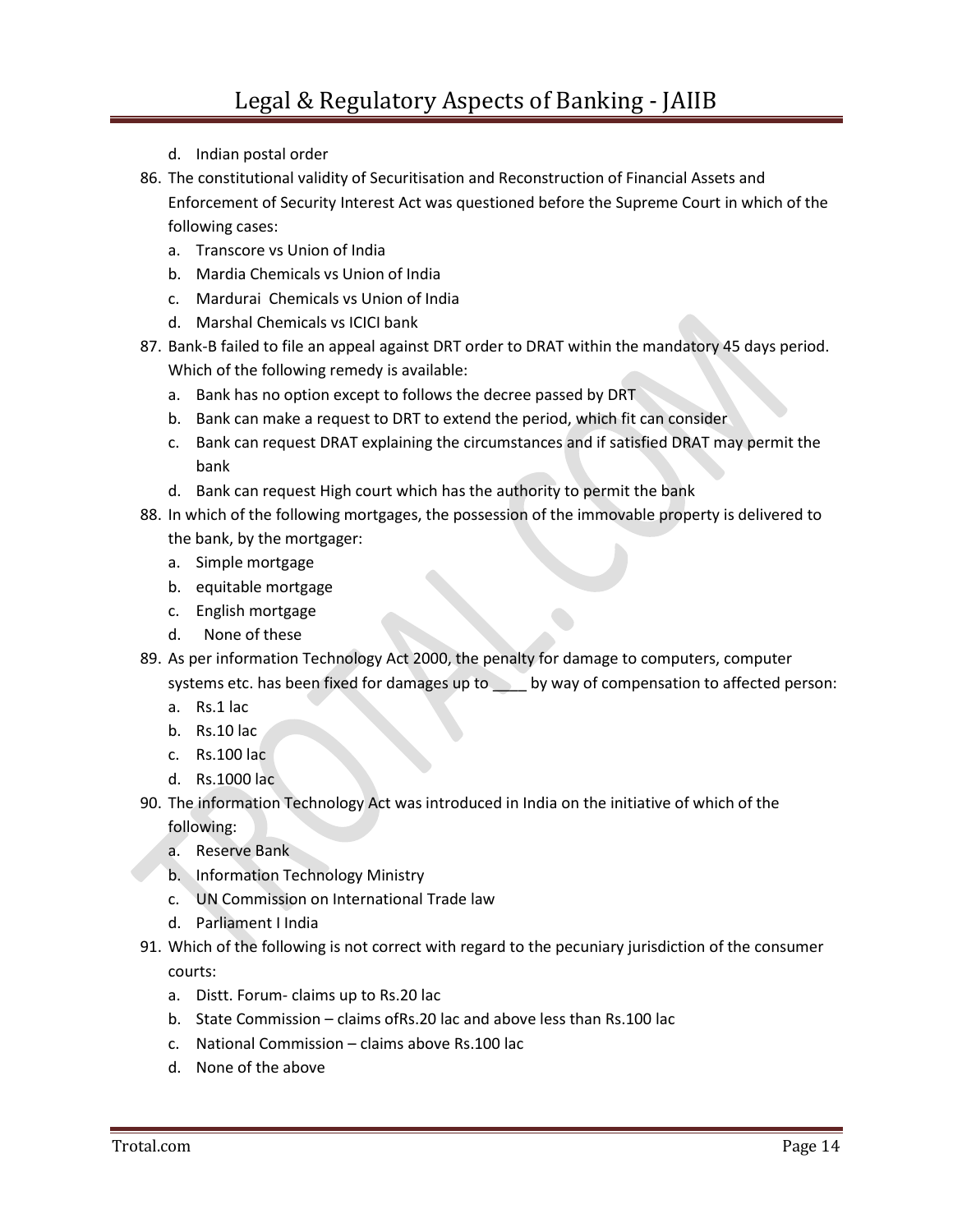- 92. Under Right to Information Act, the public information officer can be departmentally proceeded against under certain circumstances, on the recommendations of:
	- a. Reserve Bank
	- b. Public Authority
	- c. Central Information Commission
	- d. Central Govt.
- 93. Mr. Ashok Kumar issues a power of attorney in favour of Mr. Amit Kumar on July 31,2006 and dies on December 03,2006. Your branch receives (on Dec 26,2006) through clearing house, two cheques, one of which is signed by Mr. Amit Kumar, on Dec 12,2006. Which cheques will be paid?
	- a. Both of the cheques will be paid, if there is balance in the account
	- b. Both of the cheques will be returned
	- c. Cheques signed by Mr. Ashok Kumar will be paid as the cheque was signed before death
	- d. Cheque signed by Mr. Amit Kumar will be paid, as he is alive
- 94. If appeal is to be made by the liable party to next court, under Consumer Protection Act it can be made within days of by depositing of the amount of decree, with varying maximum amount.
	- a. 15, date of order, 50%
	- b. 30, date of order, 50%
	- c. 30, date of order, 75%
	- d. 30, date of receipt of order,50%
- 95. Lien of unpaid seller is terminated when:
	- a. The buyer gets possession of the goods
	- b. The seller gets possession of the goods
	- c. The buyer leaves the possession of the goods
	- d. None of the above
- 96. Implied authority of the partner, can be used by him in which of the following circumstances:
	- a. Withdraw a suit pending in a court
	- b. Acquire a transfer immovable property on behalf of he firm
	- c. Open bank account on behalf of the firm in his own name
	- d. Appoint agent with the consent of the other partners
- 97. In case of a mortgage suit, for the suit filed in a civil Court, the decree of mortgage is:
	- a. Initial decree and absolute decree
	- b. Preliminary decree and final decree
	- c. Preliminary decree and absolute decree
	- d. Initial decree and final decree
- 98. In an agreement to sell, the risk of goods is:
	- a. With the buyer
	- b. With the seller
	- c. With buyer or seller at their discretion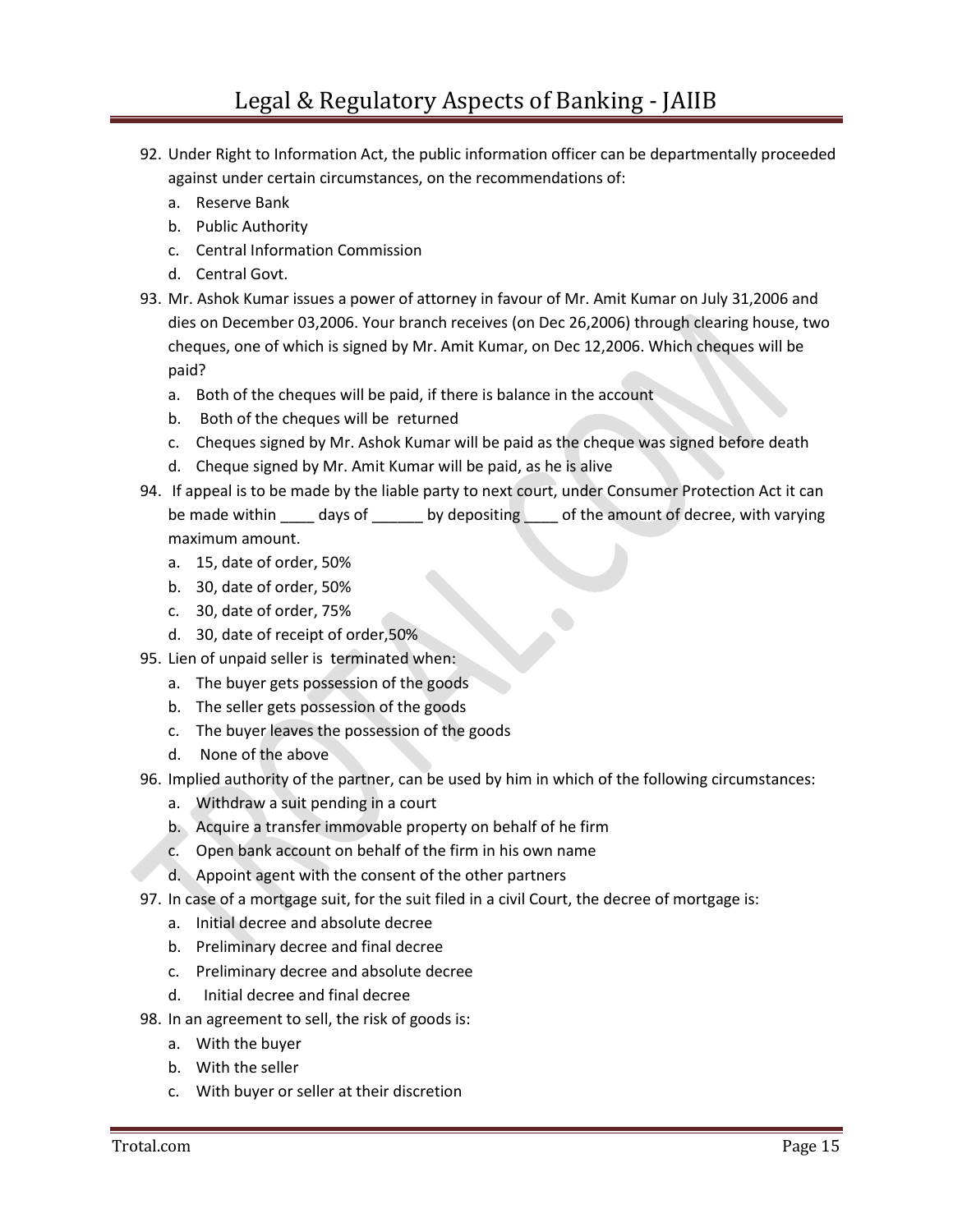## Legal & Regulatory Aspects of Banking - JAIIB

- d. With buyer if payment is made and with seller, if payment is not made
- 99. A power of attorney is given on Jan 1,2006 by X to Y, Y signed 3 cheques dated as Dec 25,2005,. Jan 12, 2006 and Jan 31,2006 On Jan 17,2006 his authority is cancelled by X. Cheques are presented for payment on Janauary31, 2006:
	- a. Cheque dated Dec 25 and Jan 12 shall be paid
	- b. Cheque dated Jan 12 and Jan 31 shall be paid
	- c. Cheque dated Dec 25 and Jan 12, shall be returnes
	- d. All the cheques would be paid
- 100. Which of the following mortgages, does not require registration with Registrar of Assurances:
	- a. Equitable mortgage
	- b. English Mortgagee
	- c. Usufructuary Mortgage
	- d. Simple Mortgage

## Answer:-

- 1. C
- 2. C
- 3. B
- 4. C
- 5. B
- 6. C
- 7. D
- 8. A 9. A
- 10. D
- 11. D
- 12. D
- 13. A
- 14. C
- 15. B
- 16. C
- 17. C
- 18. D
- 19. C
- 20. B
- 21. B
- 22. D
- 23. A
- 24. B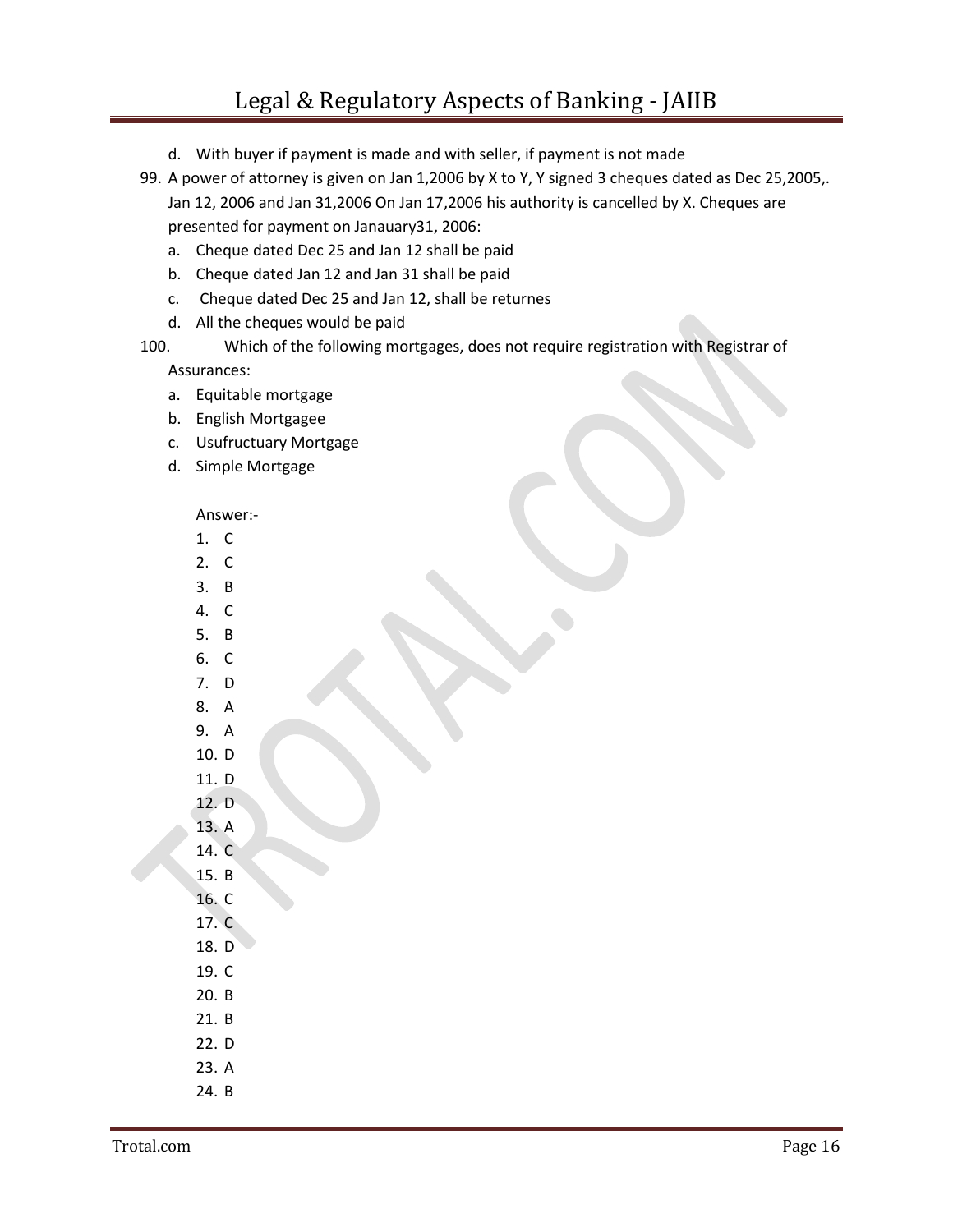| 25. C |  |
|-------|--|
| 26. B |  |
| 27. C |  |
| 28. B |  |
| 29. A |  |
| 30. D |  |
| 31. B |  |
| 32. D |  |
| 33. B |  |
| 34. B |  |
| 35. B |  |
| 36. D |  |
| 37. A |  |
| 38. D |  |
| 39. D |  |
| 40. D |  |
| 41. C |  |
| 42. D |  |
| 43. B |  |
| 44. C |  |
| 45. C |  |
| 46. D |  |
| 47. C |  |
| 48. C |  |
| 49. D |  |
| 50. D |  |
| 51. C |  |
| 52. D |  |
| 53. C |  |
| 54. D |  |
| 55. B |  |
| 56. D |  |
| 57. C |  |
| 58. B |  |
| 59. D |  |
| 60. D |  |
| 61. D |  |
| 62. C |  |
| 63. D |  |
| 64. A |  |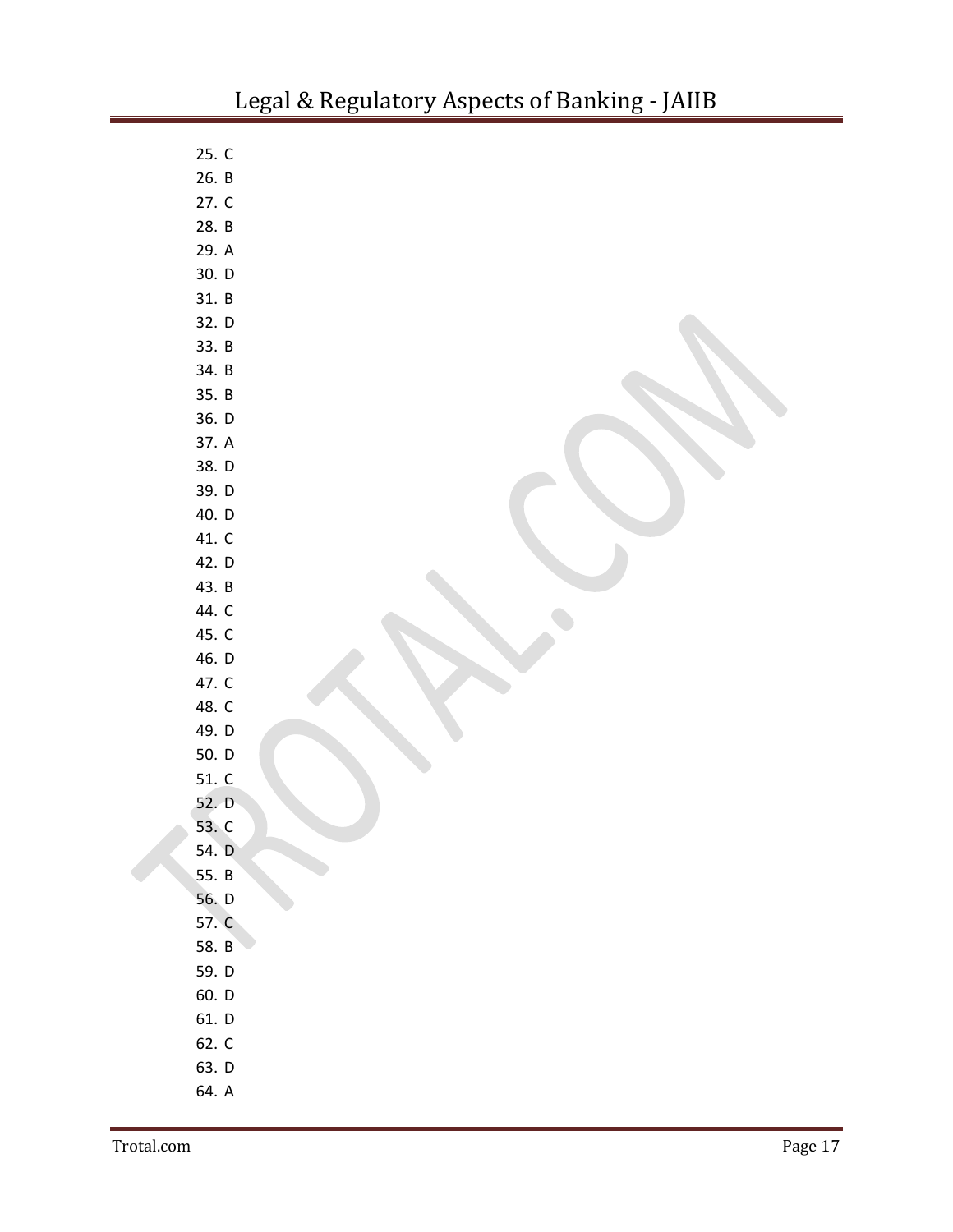| 65. D |             |
|-------|-------------|
| 66. A |             |
| 67. B |             |
| 68. A |             |
| 69. C |             |
| 70. D |             |
| 71. B |             |
| 72. D |             |
| 73. C |             |
| 74. D |             |
| 75. C |             |
| 76. A |             |
| 77. C |             |
| 78. D |             |
| 79. D |             |
| 80. D |             |
| 81. C |             |
| 82. A |             |
| 83. B |             |
| 84. D |             |
| 85. B |             |
| 86. B |             |
| 87. C |             |
| 88. D |             |
| 89. C |             |
| 90. C |             |
| 91. B |             |
| 92. C |             |
| 93. B |             |
| 94. B |             |
| 95. A |             |
| 96. D |             |
| 97. B |             |
| 98. B |             |
| 99. C |             |
| 100.  | $\mathsf a$ |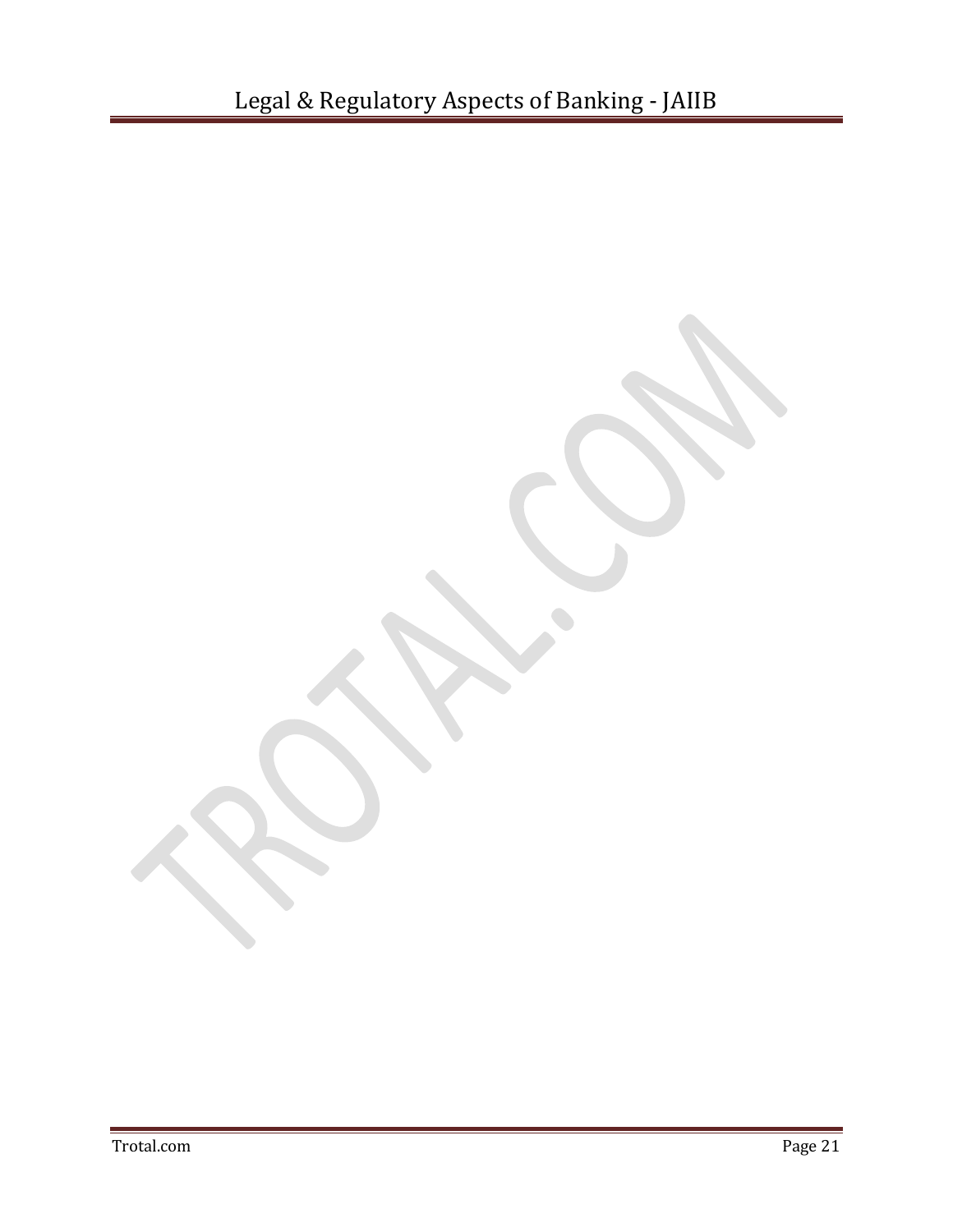e.